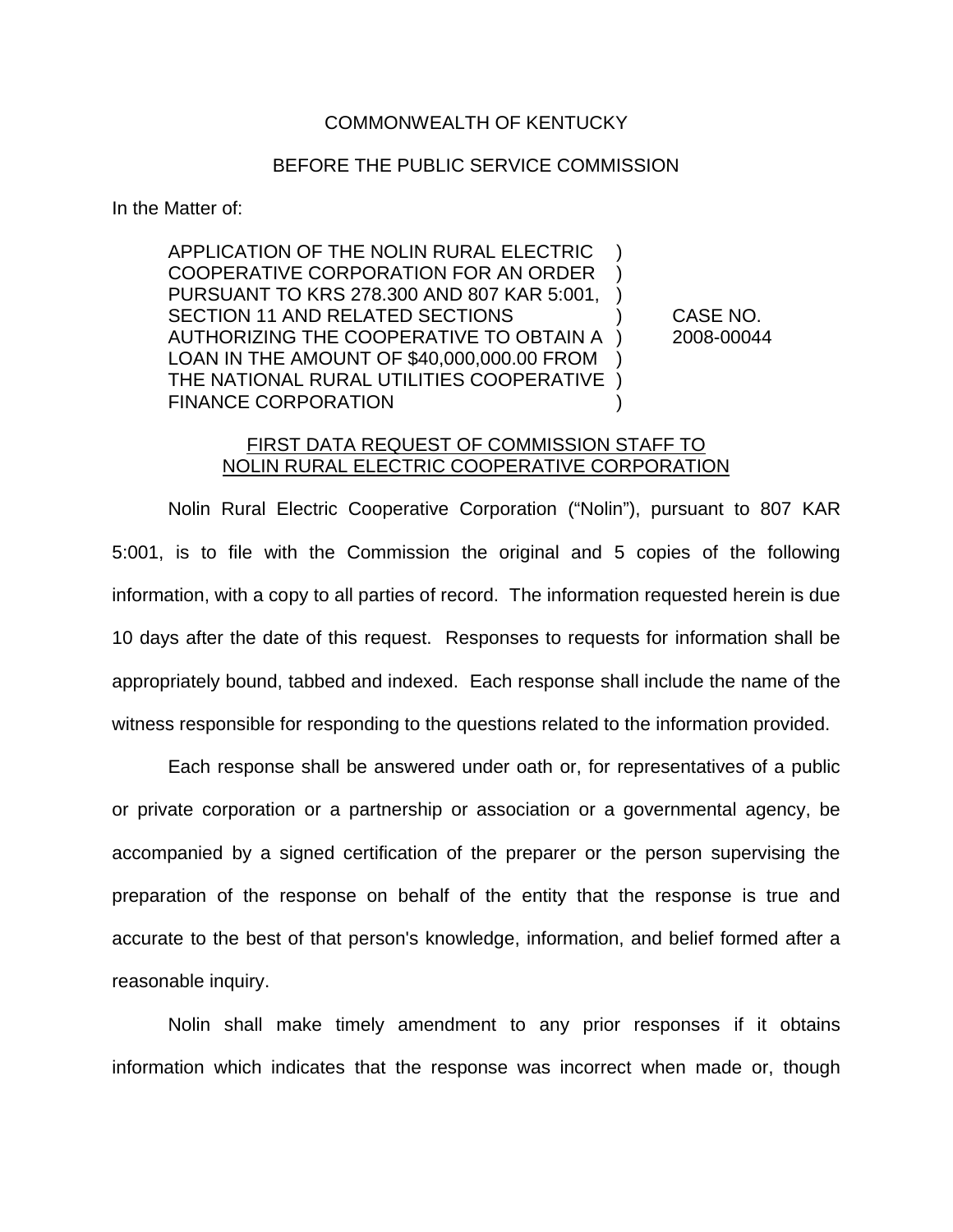correct when made, is now incorrect in any material respect. For any requests to which Nolin fails or refuses to furnish all or part of the requested information, Nolin shall provide a written explanation of the specific grounds for its failure to completely and precisely respond.

Careful attention shall be given to copied material to ensure that it is legible. When the requested information has been previously provided in this proceeding in the requested format, reference may be made to the specific location of that information in responding to this request. When applicable, the requested information shall be separately provided for total company operations and jurisdictional operations.

1. Concerning the Demand Side Management and Energy Efficiency Services Modification Agreements ("DSM Contract"),

a. Have there been any amendments or modifications to the DSM Contract since May 16, 2002?

b. If yes to part (a), describe each amendment or modification executed since May 16, 2002. Include in this description a discussion of any changes to the rights and responsibilities of Nolin and Fort Knox pursuant to the DSM Contract.

2. In Case No.  $2005-00493$ ,<sup>1</sup> the Commission authorized Nolin to borrow \$24,000,000 from the National Rural Utilities Cooperative Finance Corporation ("CFC") for a 15-year period in conjunction with the DSM Contract.

<sup>&</sup>lt;sup>1</sup> Case No. 2005-00493, Application of the Nolin Rural Electric Cooperative Corporation for an Order Pursuant to KRS 278.300 and 807 KAR 5:001, Section 11 and Related Sections Authorizing the Cooperative to Obtain a Loan in the Amount of \$24,000,000.00 from the National Rural Utilities Cooperative Finance Corporation, final Order dated March 10, 2006.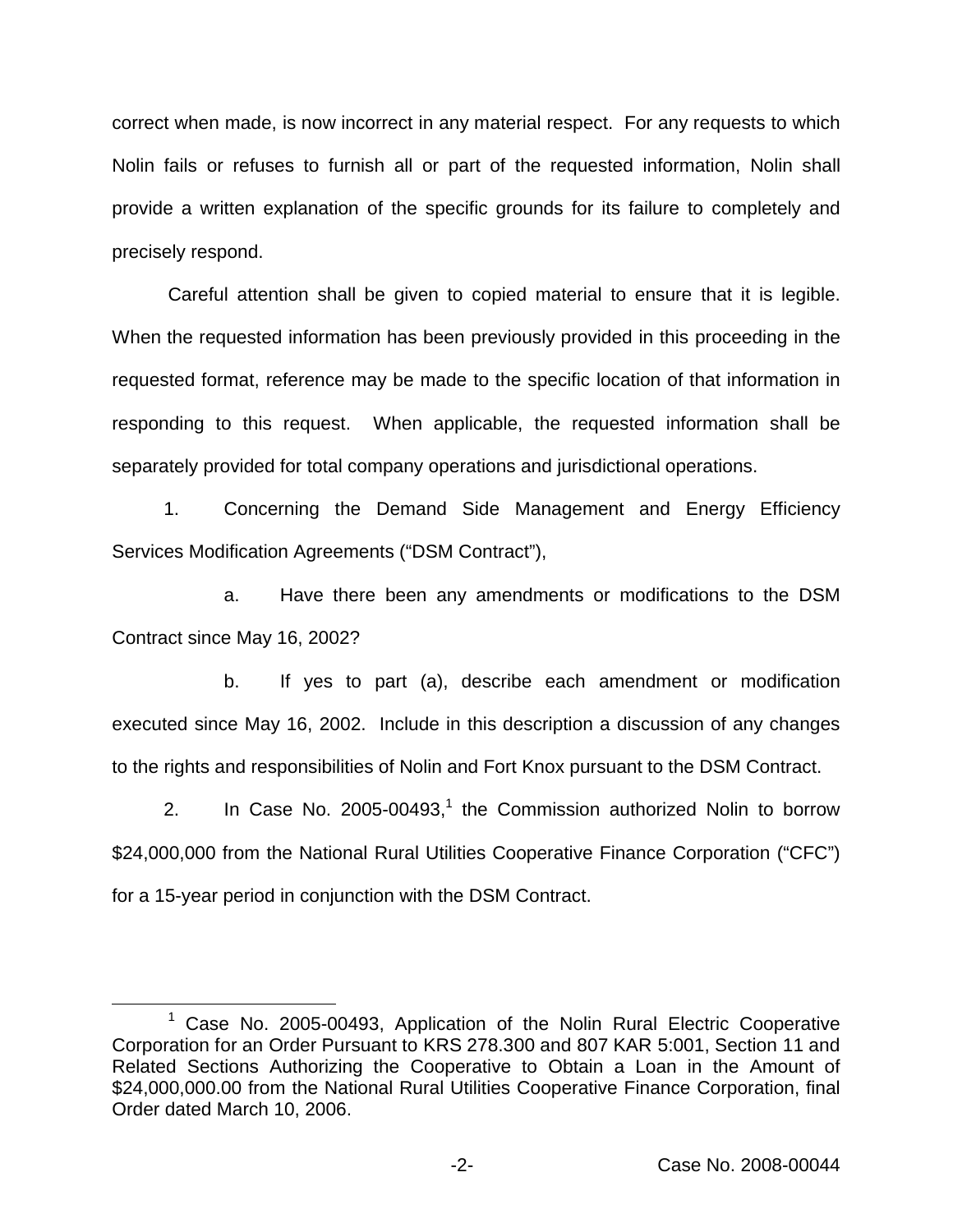a. Describe the status of this loan as of the date of the Application in this case.

b. Prepare a schedule showing the end of the month outstanding balance on this loan for each month in the period April 2006 through January 2008.

3. Concerning the proposed \$40,000,000 term loan:

a. Explain why Nolin is seeking approval for a \$40,000,000 loan. Include in this explanation the reason(s) why this additional level of indebtedness is needed.

b. Explain how the amount of \$40,000,000 was determined. Include any analysis or study Nolin has performed to determine its financing needs with regard to the DSM Contract.

4. Provide a description of the terms and conditions of the proposed \$40,000,000 term loan from CFC. The description should include a discussion of the term of the loan, the determination of the interest rate, the repayment provisions, and any charges or fees required by CFC for this loan.

5. Concerning Exhibit No. 5 of the Application:

a. Provide copies of the approval received by Nolin from CFC for the \$40,000,000 loan.

b. Provide copies of Nolin's request to the Rural Utilities Service ("RUS") for an "Intercreditor Agreement."

c. Provide the status of the request of an Intercreditor Agreement with the RUS.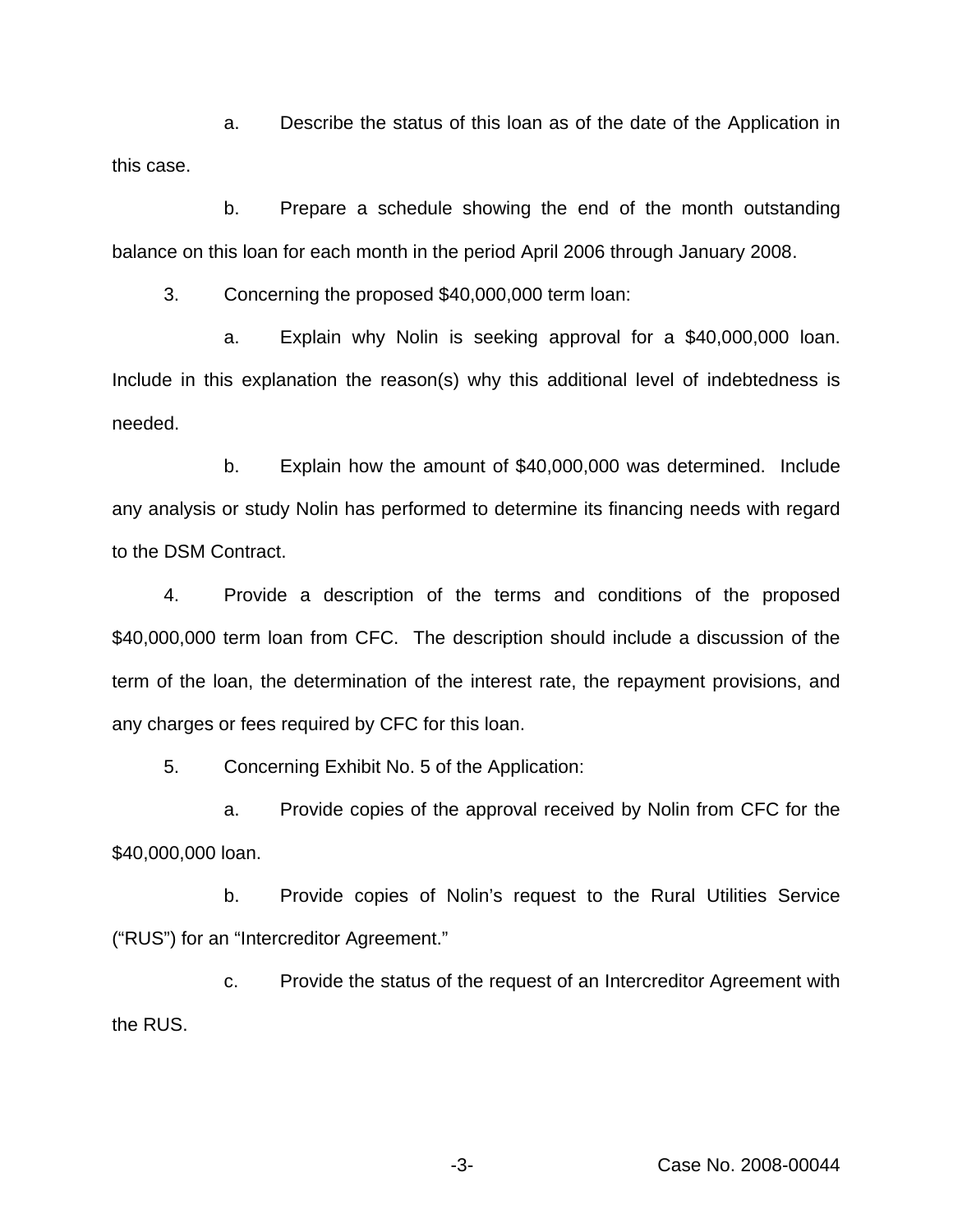d. Provide copies of the "prior" Intercreditor Agreement referenced in the second paragraph of the CFC letter. In addition, explain why the referenced Intercreditor Agreement was not included as part of Exhibit No. 5 of the Application.

6. Provide copies of the Loan Agreement referenced in Exhibit No. 6 of the Application.

7. In its March 10, 2006 Order in Case No. 2005-00493 the Commission required Nolin to file a copy of the RUS lien subordination with the Commission within 10 days of its receipt by Nolin. It does not appear that Nolin has filed a copy of the referenced RUS lien subordination.

a. Did Nolin receive a lien subordination from the RUS in conjunction with the \$24,000,000 CFC loan authorized in Case No. 2005-00493? Explain the response.

b. If Nolin received a lien subordination from the RUS, provide copies of that document and explain in detail why Nolin did not file the copy required by the March 10, 2006 Order in Case No. 2005-00493.

c. If Nolin did not receive a lien subordination from the RUS, explain in detail why Nolin did not inform the Commission of this fact.

d. If a lien subordination was not received from RUS in conjunction with the \$24,000,000 CFC loan, was some other agreement or document executed between Nolin and RUS? Explain the response in detail.

e. If some other agreement or document was executed between Nolin and RUS in conjunction with the \$24,000,000 CFC loan, provide copies of that agreement or document.